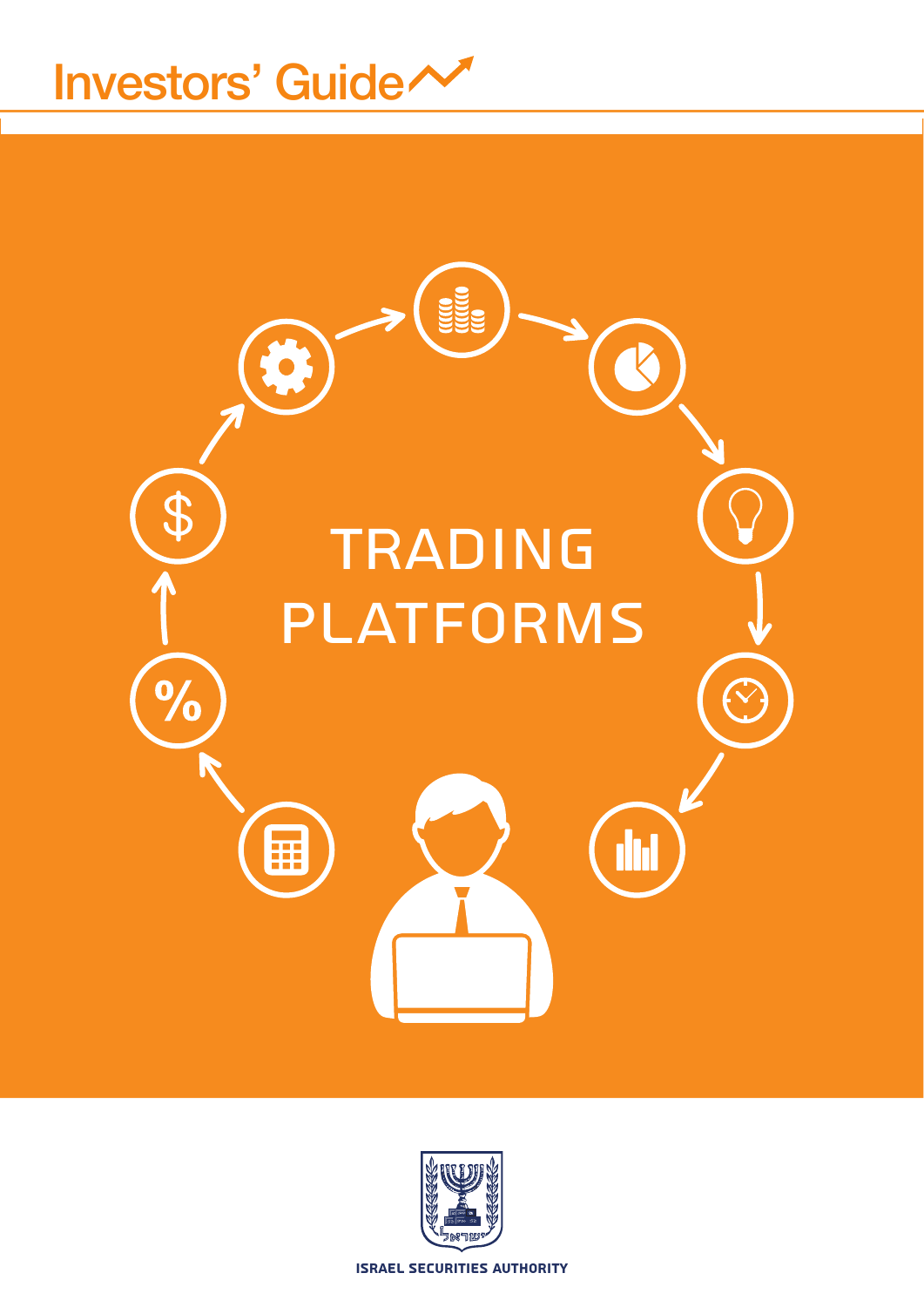- This information is made available by the Israel Security Authority as a public service. We stress that no law is affected by the information contained in this booklet, and the law and its regulations are legally binding.
- All terms in the masculine are to be considered to include the feminine and vice versa

#### **Introduction**

In Israel, there are a number of licensed trading platforms that trade with customers in complex financial instruments, mainly on Internet-based trading systems. The public is cautioned to consider the numerous risks involved in trading on trading platforms. The aim of this booklet is to help the public understand the risks and how the Israel Securities Authority ("ISA") regulates the operations of licensed trading platforms.

**!**

First we introduce general information on the operations of trading platforms, their licensing requirement, and relevant risks, what you should do if you have concerns about a specific trading platform, and finally, we explain how to file a complaint with the ISA and how the ISA handles these complaints.

#### What are trading platforms?

Trading platforms are computerized trading systems that allow investors to trade in a variety of financial instruments, typically foreign currency derivatives (forex), commodity derivatives, or stocks derivatives. Trading platforms continuously quote prices for the financial instruments they offer. Generally, trading takes place on the Internet. The legal definition of "trading platform" appears in the Securities Law 5728-1968 ("the Securities Law").<sup>1</sup>

#### Licensing requirement

In August 2014, the Knesset Finance Committee approved the Securities Regulations (Trading Platform to its Own Account) 5775-2014 ("the Regulations"), which supplement Amendment 42 to the Securities Law.

Section 44M(a) of the Securities Law determines that no person shall manage a trading platform without a license issued by the ISA, and only in conformity with the terms of the license

In September 2016, the ISA issued the first trading platform licenses, which contained the conditions for trading in various financial instruments on the trading platforms.

<sup>1.</sup> According to Section 44L of the Securities Law: Trading platformII [is] each of the following: (1) A computerized system through which a person buys financial instruments from his customers and for his personal account, or through which the person sells financial instruments from his personal account to his customers, in an organized, regular and methodical manner - excluding a system in which all the financial instruments that are bought or sold are financial instruments the terms of which are determined through direct negotiations between the parties to the transaction; (2) A computerized system that allows a customer the opportunity to trade through a system such as is described in paragraph (1)."

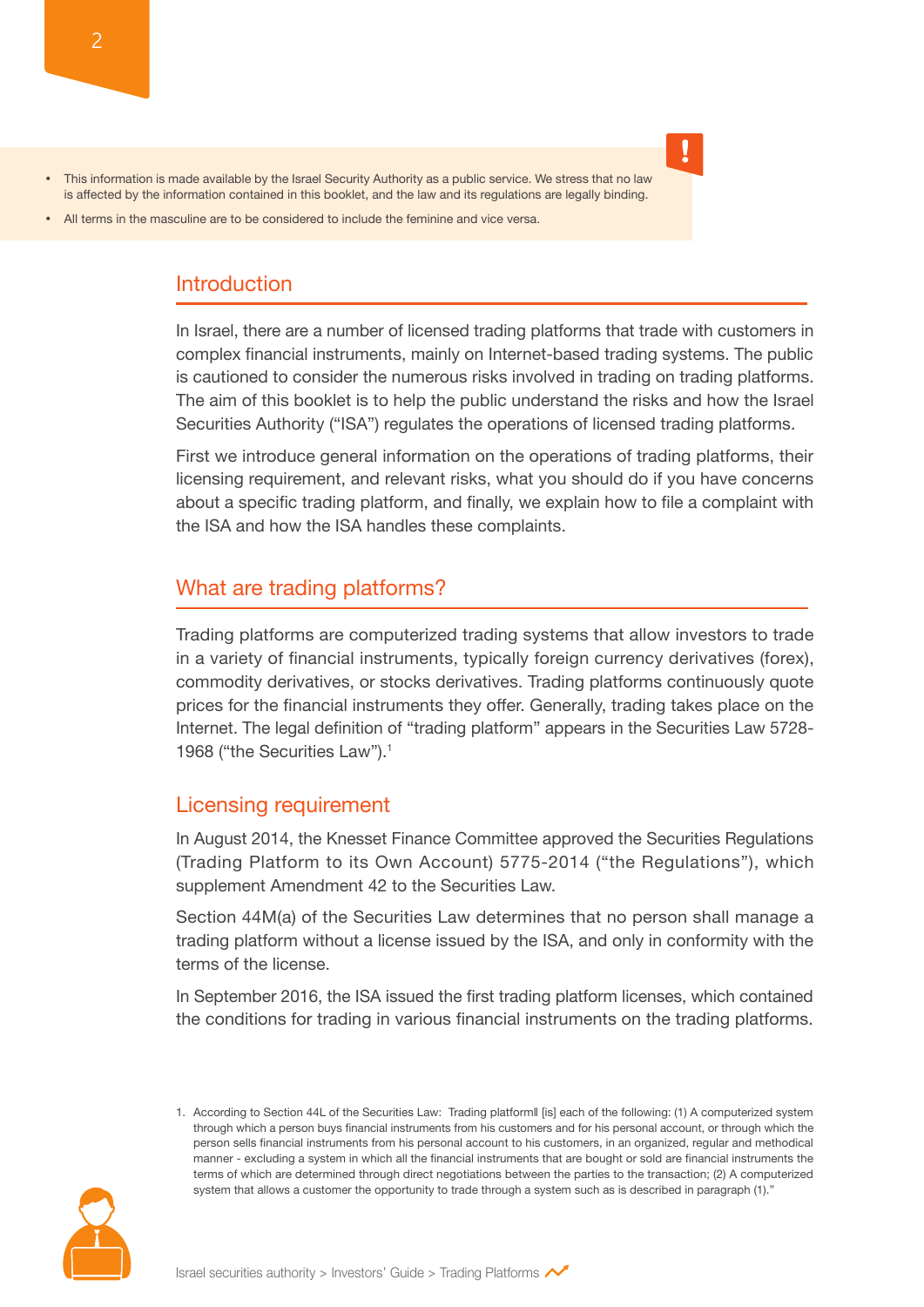

Any company that operates a trading platform in Israel<sup>1</sup> without a license is in violation of the law, and the public should consider the risks involved in investing with unlicensed companies. $2$ 

Note! A trading platform license issued by the ISA does not ensure that the relevant trading platform is a safe or recommended investment .vehicle

According to an ISA decision, trading platforms are not permitted to offer trading in binary options in Israel<sup>3</sup>.

Investors are advised to verify that the trading platform they are considering is a licensed trading platform. For a list of the companies that were issued a trading platform license, CLICK HERE.

## The financial instruments offered on trading platforms

The financial instruments that are traded on licensed trading platforms in Israel are contracts for differences. These instruments are also known as rolling spot contracts. In these typically leveraged financial instruments, the value of the contract is a function of the price of its underlying asset (even though the investor does not have acquire any interest in the underlying asset), and this price is determined by the trading platform itself. Depending on the direction of the transaction, whether the transaction is long or short, and the direction of the movement in the price of the underlying asset, the client gains or loses the difference between the contract price on the position closing date and the contract price on the opening date.

In addition to the gain or loss that is calculated according to the change in the price of the underlying asset  $-$  which is determined by the trading platform  $-$  the trading platform charges clients trading commissions and other fees including rollover rates (for overnight contract holding). These fees and charges appear in each platform's by-laws or articles of association. Trading platforms settle their accounts with their client only through cash settlements.

2. Where they are located in Israel and have Israeli clients or whether they are located outside Israel and provide services to Israeli clients

3. The ISA staff refers investors to the ISA alert on unregulated investments

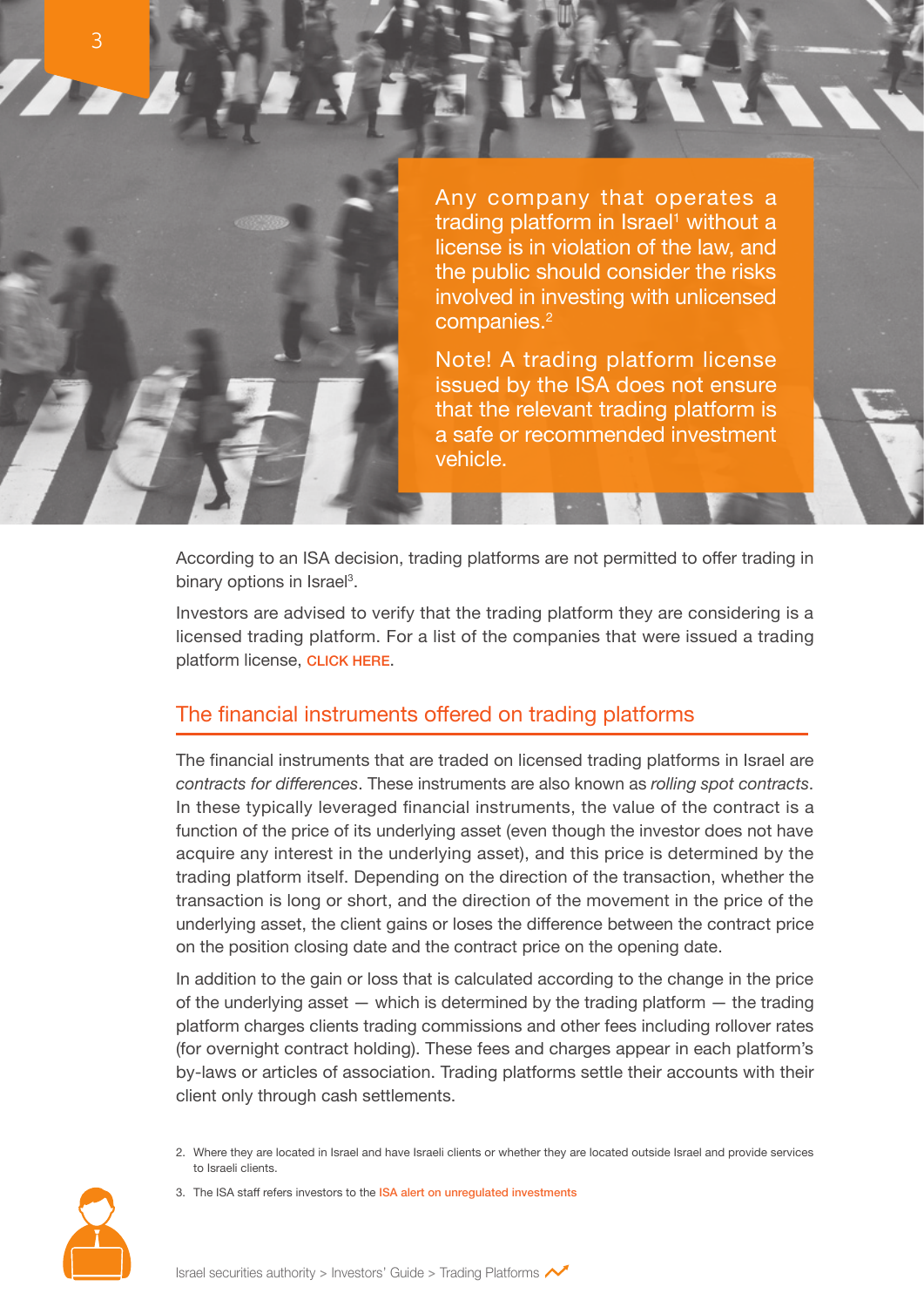## The trading platform is always the client's counterparty

When a customer trades on a trading platform, he is always trading against the platform. Therefore, when a customer loses on a trade, the trading platform gains the full amount of the customer's loss. When a customer profits on a trade, the customer's entire gain is charged to the platform.

There is a significant difference between trading on trading platforms and trading on the stock exchange. The stock exchange is essentially a market with a large number of independent participants who meet and determine the price of a transaction according to the rules of supply and demand.

It is consequently clear that trading on trading platforms involves an inherent **conflict of interests between the customer and the trading platform.** For this reason, the Regulations prohibit trading platforms, or their representatives, from offering customers investment consulting services, investment marketing services, laws include a detailed description of the means that platforms use to reduce this and investment portfolio management services. Furthermore, trading platform byintegral conflict of interest. For example, some trading platforms are fully or partially covered against the positions they opened for their clients.

#### Leverage

Leverage is one of the features of contracts for differences. Leverage allows a customer to trade without depositing the full nominal value of his trades (or his positions). According to the leverage offered by the trading platform, a customer only deposits a specific percentage of his investment as collateral.

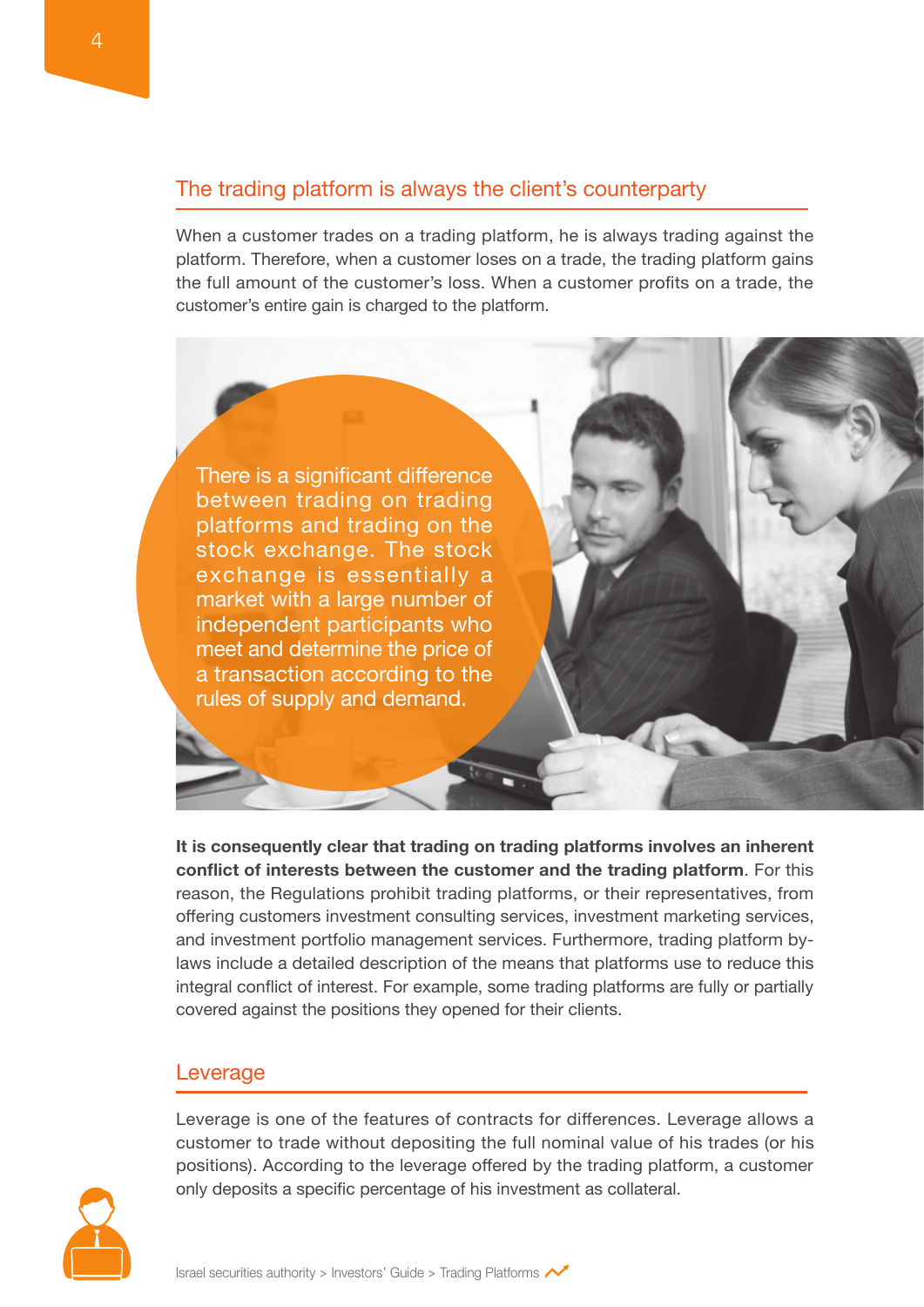When the price of the underlying asset fluctuates in the direction against the customer's position, the customer's position may be closed out and the customer will not be able to gain from any subsequent fluctuations, even if the price of the underlying asset moves in the direction of the client's position after the position is eliminated. If a customer is trading at a leverage of 50:1, a small 2% fluctuation against the customer's position can wipe out the customer's equity completely, and his position is closed.

> Leverage involves a great risk because as leverage increases, smaller fluctuations in the price of the underlying asset that go against the customer's position cause the trading platform to close the client's trades ("forced closure"), which means that the customer loses his investment. The prices of the underlying assets typically fluctuate over the trading period.

#### A simple example of the effects of leverage:

A client opens a single position in the amount of 100,000 USD on a contract of differences of a pair of foreign currencies (US dollar and Israeli Shekel). The trading platform offers leverage of 100:1, which means that the minimum collateral that the client is required to deposit is  $1\%$  of the transaction (1,000 USD). If the exchange rate of the above pair of currencies (US Dollar-Israeli Shekel) is 4 Shekels to 1 Dollar, the client's trade in Shekels will be in the amount of 400,000 Shekels. He is required to deposit 4,000 Shekels as collateral.

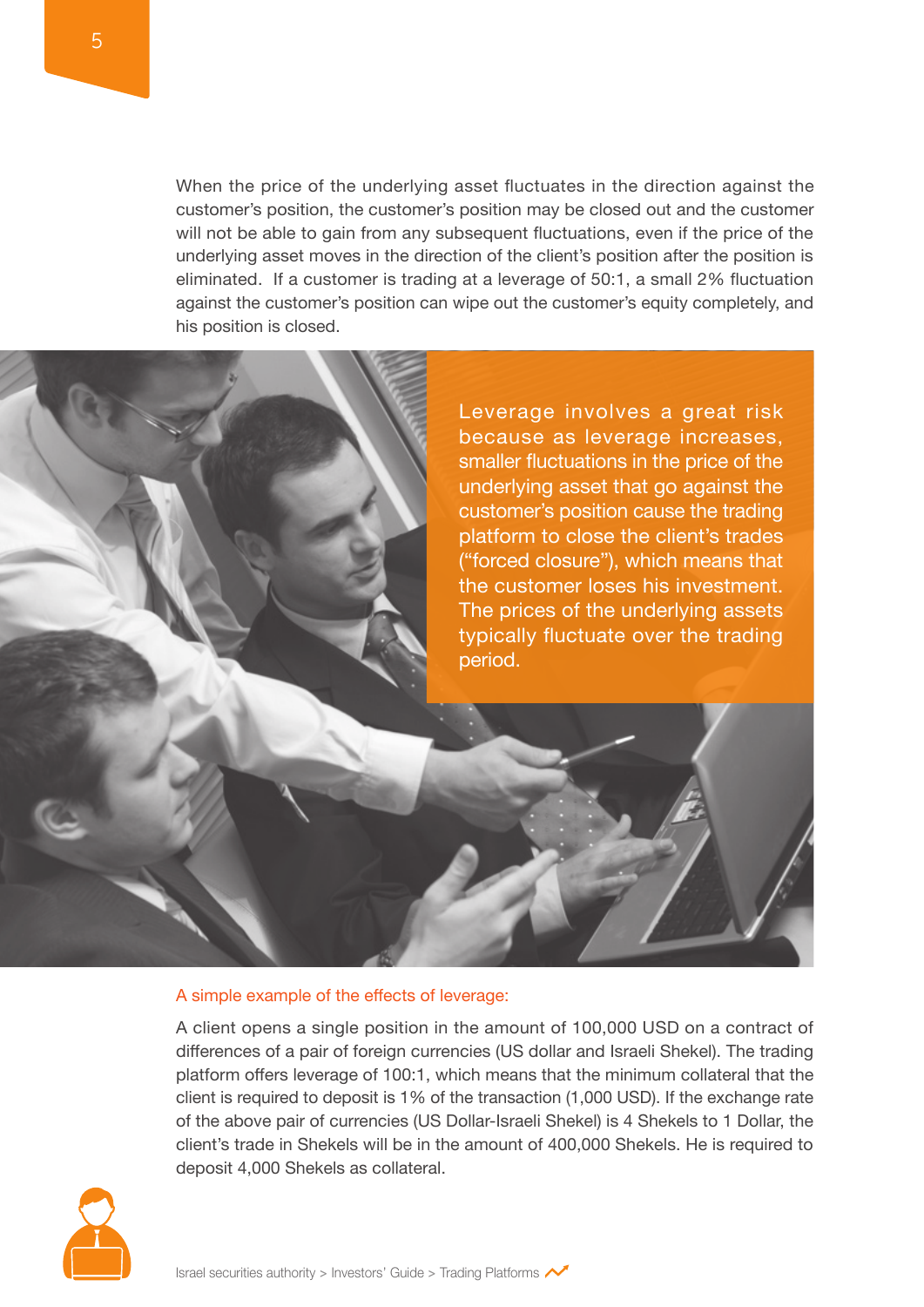According to trading platform by-laws, platform operators determine the amount of loss that creates a forced closure of a trade. In our example, a trade is automatically closed when the customer's loss is equal 50% of the amount of the collateral that was required to open the trade. In this case, a 0.5% change in the price of the underlying asset in the direction that is opposite to the direction of the client's trade will cause him to lose 2,000 NIS and his position will be eliminated. If the by-laws determine that a forced closure will occur when the client's cumulative losses in his account reach 100% of the amount of the collateral, then a mere 1% change in the price of the underlying asset in the undesired direction will cause a forced closure of the trade and a loss of 4,000 NIS – the entire amount of the collateral that the client deposited. If a client opens multiple positions, all the funds in his account. including his net profits from previous trades (after deducting losses and fees) serve as collateral.

The trading platform may close all of the customer's positions (including gain-making position) at the current market price when the customer's total margin level (for all her positions) drops below a certain margin level (according to the by law of the trading platform). In this case, a forced closure will eliminate all the customer's open positions, effectively wiping out all his gains from these trades. For example, if the customer has a gain of 50 NIS in one trade, and a loss of 100 NIS on another trade, his total loss is 50 NIS. If this loss is sufficient for the trading platform to close all the customer's positions, the customer will not receive the 50 NIS gain from the first trade.



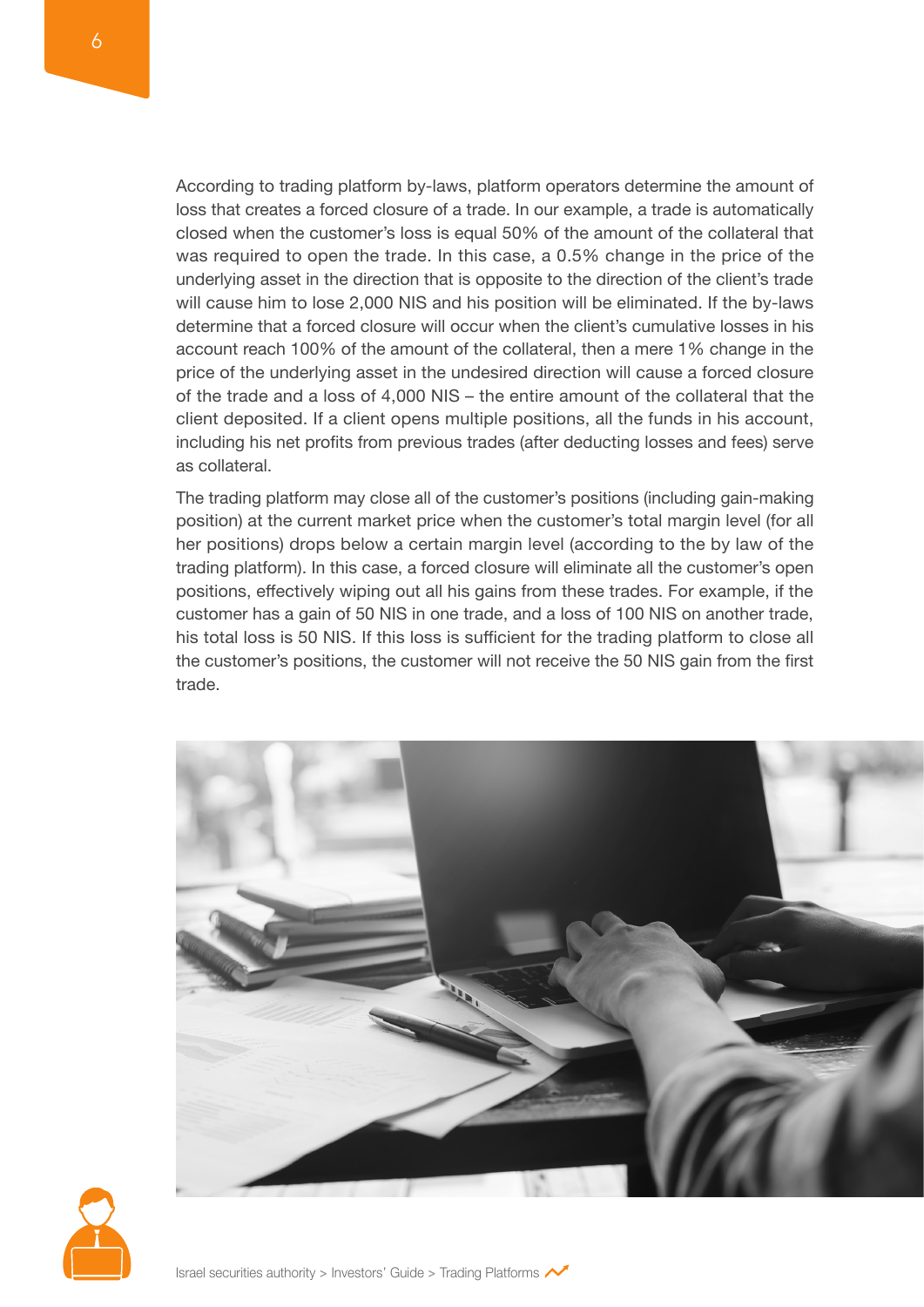Every investment carries some risk of a financial loss, but there are several factors that make trading on trading platforms especially risky, such as high leverage, the fact that investors do not completely understand the risks involved in trading, and the inherent conflict of interests stemming from the fact that the platform is always the investor's counterparty. Therefore the ISA wishes to stress:



Trading on trading platforms is not for everyone. Trading on a trading platform requires skill, knowledge, and an awareness of the risks involved in this type of investment. Before you consider trading on a trading platform, please ask yourself:

- Do you have extensive experience in trading in complex financial instruments and volatile markets?
- Do you fully understand how the trading platform operates, including the costs and risks involved?
- Do you understand that leveraged trades carry a genuine risk of the loss of your entire investment in a very short time?
- Do you understand that trades on a trading platform are not executed on any stock exchange, and therefore they are subject to certain risks, such as the loss of your investment if the event that the platform becomes ?insolvent
- Do you understand that the company operating the trading platform is the counterparty to your trades involving the financial instrument in each ?case
- Do you understand that any position you may hold can be closed by the company, at its discretion?
- Do you understand that your money is held in a trust account, and the company is the trustee of that account?
- Can you devote the time required to manage your open positions on the platform?

## The ISA's regulatory and enforcement functions

Under the Securities Law, the ISA regulates trading platforms. In its capacity as regulator, the ISA uses various means to verify that trading platform operators are in compliance with the requirements of the Law, such as reviews of periodic reports filed by platform operators, on-site inspections, and reviewing customer complaints. To perform such oversight, the ISA has the authority to demand information on trading

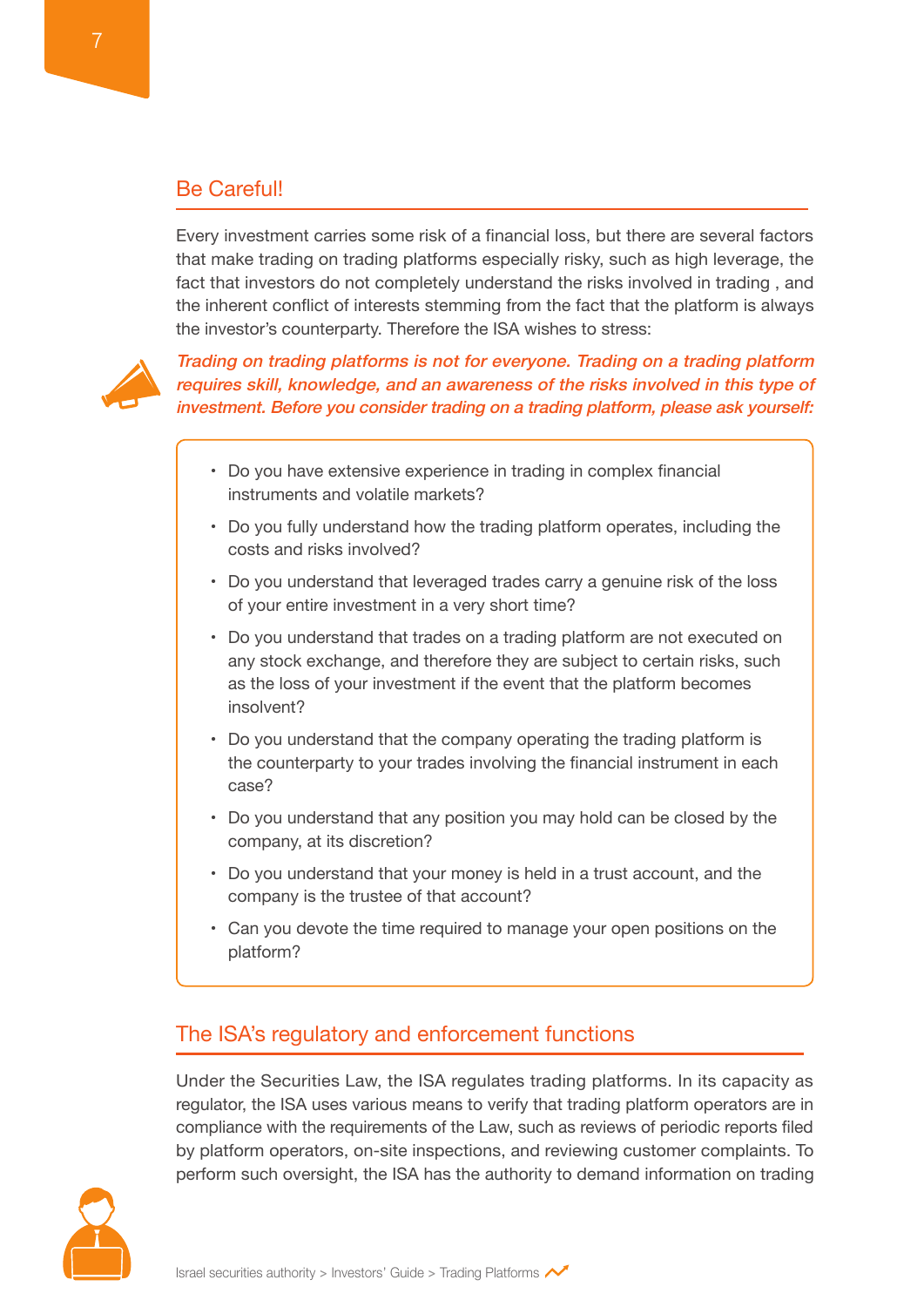platform operations from the trading platforms and from others. If the ISA suspects that a licensed operator has violated the law, the ISA is authorized to demand that the operator correct the flaws in its operations. The ISA is also authorized to impose monetary fines for specific violations of the law, and has investigative authority when the ISA suspects that an administrative or criminal offense has been committed.

If, after its investigation, the ISA concludes that a criminal offense was committed, the file is referred to the State Attorney, who decides whether to file criminal charges. If the investigation reveals that an administrative violation was committed, the ISA may initiate administrative proceedings, and a panel of the administrative enforcement committee is appointed, according to the Securities Law. The panel discusses administrative violations and has the authority to revoke or suspend the offender's license and impose other penalties (monetary fines, payment to injured parties, and suspended sentences).

The ISA may initiate criminal or administrative investigations against trading platforms that operate without a license, whether or not a specific complaint has been filed.

### Do you have concerns about a specific trading platform?

As a customer, you may be dissatisfied with the service you receive from a trading platform. It is important to clarify that losses in themselves are not necessarily proof of poor performance or negligence on part of the licensed trading platform. If you belief that the trading platform's conduct was improper, first discuss your concerns with the trading platform's operator and try to resolve the issue directly. Contact the trading platform operator, clarify why you are dissatisfied or concerned, and ask for an explanation. Take notes of any oral conversation that you have with the operator, including the names of the people with whom you meet, and the content of each conversation. If your communications with the operator are in writing, retain copies of all the correspondence. If you meet with the trading platform operator in person, take notes of the meeting and send him a letter with the summary of your conversation, including the things that were promised to you or agreed upon in that meeting. Make sure your notes are as accurate as possible. The explanations you receive may allay your concerns. If the answers you are given are not satisfactory, demand that the answers be given to you in writing, and retain these documents.

In general, if a trading platform operator has breached his obligations to you, you may have sufficient cause to file a complaint with the ISA or a civil lawsuit against the operator.

It is important that you convey any complaint you have to the operator or to the ISA as soon as possible after having discovered the flaw or misconduct. Do not ignore misconduct when you are making profits, and do not wait until you start losing money to file your complaint.